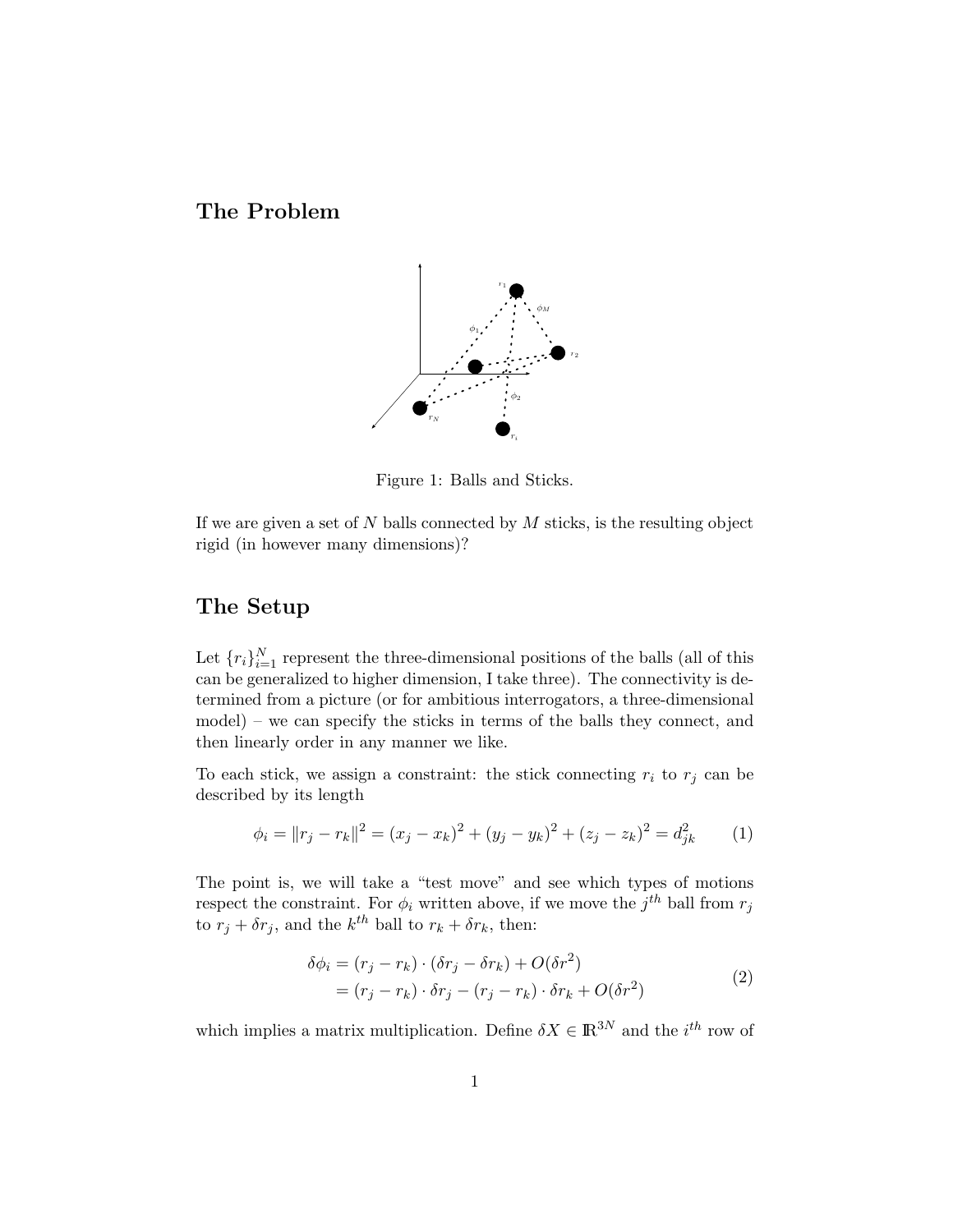the matrix J via

$$
\delta X \dot{\equiv} \begin{pmatrix} \delta x_1 & \delta y_1 & \delta z_1 & \delta x_2 & \dots & \delta x_N & \delta y_N & \delta z_N \end{pmatrix}^T
$$
\n
$$
J_i \dot{=} \begin{pmatrix} \dots & \dots & x_j - x_k & y_j - y_k & z_j - z_k & \dots & x_k - x_j & y_k - y_j & z_k - z_j & \dots \end{pmatrix} \tag{3}
$$

with all  $\ldots = 0$  in the definition of J, and the first non-zero entries occurring at the  $3(j-1)+1$  position, the second at  $3(k-1)+1$  as indicated by the second line of (2). The matrix  $J \in \mathbb{R}^{M \times (3N)}$  has one row for each of the "sticks".

If we are to have  $\delta \phi_i = 0$  for all M constraints, then the matrix equation

$$
\delta \phi = J \cdot \delta X = 0 \tag{4}
$$

defines the condition that none of the constraint lengths change under the "motion" defined by  $\delta X$  (to first order). This tells us that  $\delta X \in Null(J)$ .

## The Solution

Rigid body motion really means that the only degrees of freedom are global translations and rotations. To answer the original question posed here, we need to know the dimension of the null space of J. The object is rigid iff  $Dim(Null(J)) = 6$ . For *anything*, any combination of balls and sticks, there are automatically six degrees of freedom that leave internal lengths invariant: three translations and three rotations. That the null space must have dimension six in both directions (I mean "if and only if" here) for the object to be rigid is then clear – rigid bodies have six degrees of freedom corresponding to rotations and translations, and non-rigid bodies have these six and more.

The full SVD gives more information than Null(*J*), but in theory, for  $J =$  $U\Sigma V^T$  (or whichever decorations of  $T$  you like), all one needs to do is count the zeros in the diagonal  $\Sigma$  to determine rigidity.

For a rigid body, one can also get the basis vectors for the six-dimensional null space from  $V^T$ . Here we are using more of the SVD information, and we can show that this six-dimensional space is in fact spanned by rotations and translations. Take the matrix:

$$
Q \dot{\equiv} \begin{pmatrix} T_x & T_y & T_z & R_x & R_y & R_z \end{pmatrix} \tag{5}
$$